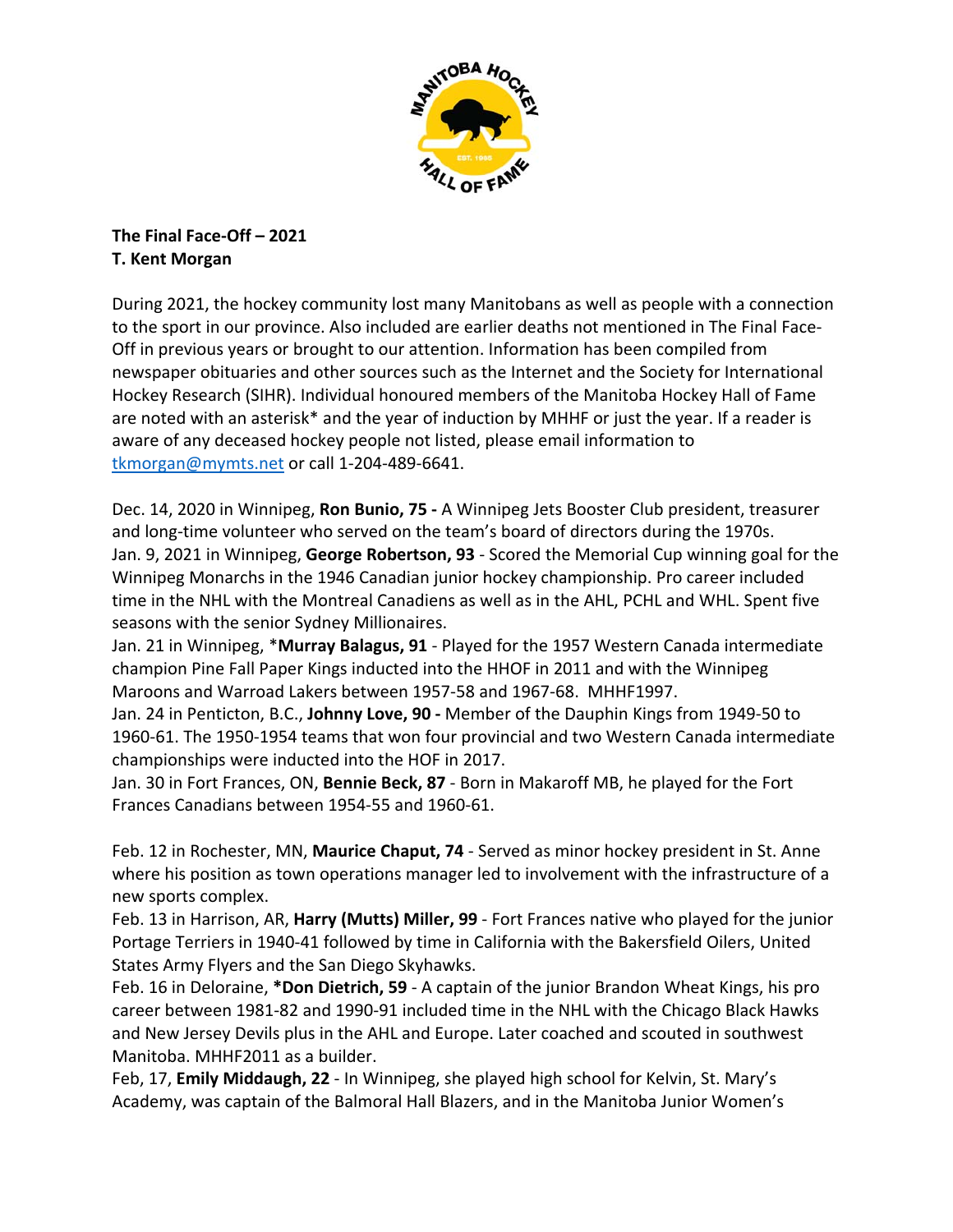

League. She also played for the US division one St. Lawrence University and the University of Regina Cougars.

Feb. 21 in Gimli, **Roger Newman, 85** ‐ A founder of the Midnite Flyers hockey group and an original member of Winnipeg media hockey group and the Sir John Franklin team in the Inner City Oldtimers League. A journalist, his stories in an Interlake newspaper helped the 1920 Olympic champion Winnipeg Falcons receive recognition at the 2002 Winter Olympics in Salt Lake City.

Feb. 26 in Steinbach, **Yves Lafreniere, 79** ‐ Served as president of both the Hanover‐Tache Hockey League and the Hanover‐Tache Junior Hockey League and as president of the La Broquerie arena board.

Feb. 28 in Winnipeg, **Vi Comack, 93** ‐ Vocalist for the WHA Winnipeg Jets as well as the Winnipeg Blue Bombers football club.

March 7 in Winnipeg, **Doug Smith, 78** ‐ Played for the Winnipeg Monarchs of the MJHL from 1959‐60 to 1962‐63.

March 18 in Winnipeg, **Jack Zacharias, 82** ‐ Played for the Winkler Royals and in a senior league in Benn, Switzerland. Last game was at age 81 with the Stonewall Oldtimers.

March 21 in B.C., **Cal Purinton, 78** ‐ Regina native who played for the Flin Flon Bombers of the SJHL from 1959‐60 to 1962‐63 followed by 10 seasons in the IHL primarily with the Fort Wayne Komets.

March 25 in Winnipeg, **Tony Smaha, 82** ‐ Served as president of the Inner City Oldtimers Hockey League and played for Lord Roberts.

March 26 in Portage la Prairie, **Don Blight, 91** ‐ Played in Portage, Oakville, Minnedosa, and Penticton and was a member of the 1957 Poplar Point Memorials team that won the provincial A and AB intermediate championships and was inducted into the HOF in 2011. Father of the late HOF 1995 inducted member Rick Blight.

April 8 in Winnipeg, **Bob Crawford, 65 ‐** Served on the Assiniboine Park Rangers hockey board. April 11 in Calgary, **Jay Macaulay, 50**, ‐ Played for the Swift Current Broncos of the WHL in the late 1980s.

April 16 in Wayland, MA, **Johnny Pierson, 95** ‐ Winnipeg‐born forward who played for the Boston Bruins between 1946‐47 and 1957‐58. 

April 26 in Winnipeg, **Glen Mikkelson, 69** ‐ Played for the Brandon Wheat Kings of the WHL in 1970‐71 and 1971‐72 and the next season in the EHL and IHL.

April 30 in Winnipeg, **Peter Cowie, 84** ‐ Played at the University of Manitoba and with the Wildwood Oldtimers and Winnipeg Jest that included trips to Europe.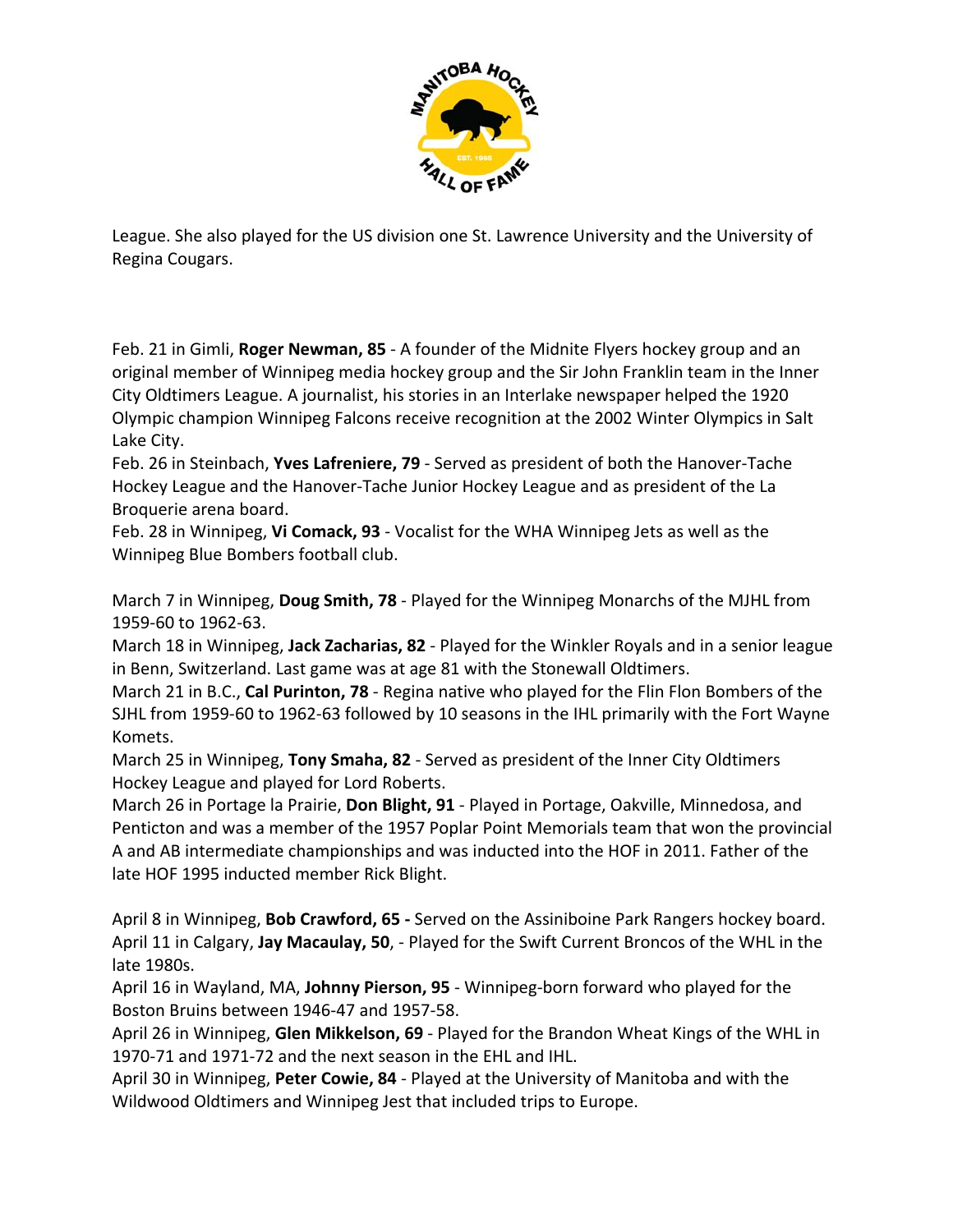

May 4 in Winnipeg, **\*Jimmy Johnson, 70** ‐ Junior for the Winnipeg Rangers from 1959‐60 to 1961‐62. Pro career until 1974‐75 included time in the NHL with New York Rangers, Philadelphia Flyers and LA Kings and three seasons in the WHA. MHHF1993.

May 10 in Winnipeg, **Ted Fontaine, 79** ‐ Played for the Sagkeeng Oldtimers.

May 10 in Winnipeg, **Ross Colcomb, 94** ‐ Played with the St, James 55+ group at the Keith Bodley Arena into his Eighties.

May 24 in Winnipeg, **Larry Soldier, 65** ‐ While living in Thompson, he was the manager of the Norman Northstars, played oldtimers and coached.

June 4, **Marlin Vanrobaeys, 65** ‐ junior with the Winnipeg Monarchs and Selkirk Steelers of the MJHL and the Winnipeg Clubs of the WJHL. Steelers, who won the Centennial Cup in 1973‐74, were inducted into the MHHF. Later played senior in the CASH League and for the Morden Bombers in the Southeastern League.

June 9 in Winnipeg, **Lloyd Rigby, 90** ‐ Scout for the St. Boniface Canadiens in the 1950s. June 11 in Pinawa, **Terry Halldorson, 61** ‐ Had worked as a rink attendant for City of Winnipeg arenas and the Notre Dame Arena and played for the Glenwood oldtimers.

June 15 in Kitchener ON, **Howie Glover, 86** ‐ His pro career primarily in the AHL and NHL included the 1957‐58 season with the Winnipeg Warriors of the WHL.

June 21 in Vernon, B.C., **Odie Lowe, 93** ‐ Played junior in Winnipeg for the Rangers and Canadiens and then for the Lethbridge Native Sons. Career included time with the New York Rovers, St. Paul Saints and three NHL games with the New York Rangers. Later spent many seasons in Vernon as a player winning the Allan Cup in 1955‐56, and aa a coach and referee. June 26 in Raymond. IA , **Ray Mikulan, 87** ‐ Goalie whose long career saw him with the junior Winnipeg Barons in 1953‐54, the WHL Winnipeg Warriors between 1957‐58 and 1959‐60, and the next six years in the IHL.

June 26 in Winnipeg, **Delaney (Giesbrecht) Macaig, 42** ‐ Timekeeper who once timed a pre‐ season game for the original Winnipeg Jets.

June 30 in Winnipeg, **Frank (Rocket) Humphreys, 96** ‐ Coached minor hockey at Sir John Franklin and was an original member of the SJF teams in the Metro Oldtimers and Inner City Oldtimers leagues. Made two trips to Europe with the Winnipeg Buffaloes and played with several other groups including the St. James 55+ group until his Eighties. Once featured as The Other Rocket with a photo in a *Canadian Living* magazine article on Canadian hockey.

July 9 in Winnipeg, **Bob (Scotty) Wales, 82** ‐ Played for the Winnipeg Braves of the MJHL in 1957‐58 and the next season when the team won the Memorial Cup.

July 10 in Kelowna, B.C., **Ron Hutchinson, 84** ‐ After three seasons with the hometown Flin Flon Bombers winning the Memorial Cup in 1957 played pro for 10 years mostly in the WHL. Had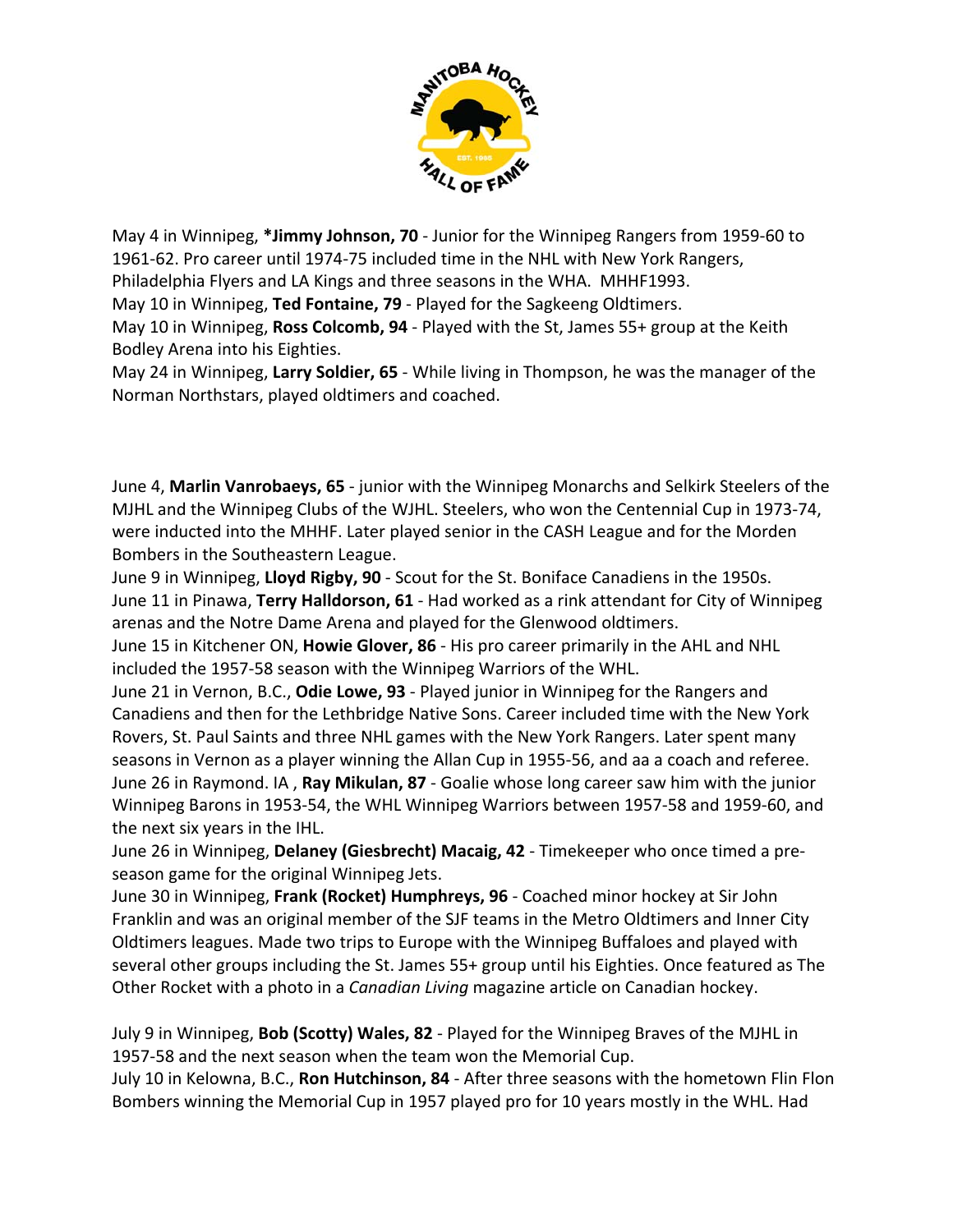

nine games in the NHL with the New York Rangers. Later played senior for the Cranbrook Royals.

July 19 in Melita, \***Allan (Butch) Lee, 91** – Spent 28 seasons with the intermediate Pierson Bruins as a player and coach. Won seven Southwest League MVP awards and was an 18‐time league all-star. MHHF1989.

July 22 in Winnipeg, **Ted (Dutch) Holland, 83** ‐ Associate editor of *The Hockey Spectator Canada* in the early 1970s. Served on the MHHF board and selection committee and co‐edited the newsletter. Among the many teams or groups he played for were the Fort Garry Flyers. Royal Bank and media.

July 20 in Winnipeg, **Donn Kirton, 87** ‐ Radio broadcaster who was the arena announcer for the original Winnipeg Jets.

Aug. 1 In Winnipeg, **Jim Palmer, 89** ‐ Multi‐sport athlete who sharpened skates in St. James for 33 years and coached young hockey.

Aug 8 in Flin Flon, **Harvey Fleming, 84** ‐ Played for the Flin Flon Bombers from 1954‐55 to 1956‐57 when the team won the Memorial Cup. Later played in the EHL and IHL and with the senior Red Deer Rockets.

Aug. 8 in Winnipeg, **\*Gerry Varnes, 91** ‐ Long‐time official at all levels in Manitoba who was inducted into the MHHF in 2015. Also served as registrar of the Greater Winnipeg Minor Hockey Association.

Aug. 26 in Winnipeg, **Alain Girard, 60** ‐ Played in Portage la Prairie and then coached in Gimli, with various Winnipeg AAA and AA teams, and the junior B Lundar Falcons.

Aug. 31 in Winnipeg, **Jack Ruppert, 96** ‐ Coached, managed and volunteered in AAA.

Sept. 1 in Carman, **Menno Friesen, 83** ‐ Played for the Elm Creek Seals and Peguis Oldtimers and coached the Elm Creek bantams.

Sept. 21 in Winnipeg, **Sid White, 88** ‐ Defenseman with the Winnipeg juvenile Canadiens in 1948‐49 and 1949‐50 when the team won the provincial championship. Three years of junior including 1952‐ 53 when the St. Boniface Canadiens (MHHF2009) lost in the Memorial Cup final. Later played a season in the IHL, two with the senior Nelson Maple Leafs, and in the Big 6 League for the Minnedosa Jets.

Sept. 22 in Eugene, OR, **Gordon (Rock) Kerr, 98** ‐ Played for the junior St. James Canadiens and Winnipeg Esquires between 1940‐41 and 1942‐43. Was a high‐scoring centre in the PCHL and the WHL with Seattle, Portland, Tacoma and Vancouver for nine seasons after World War II. Sept. 27 in Charlotte, NC, **Jim Lane, 76** ‐ Regina‐born defenseman who played junior for the Melville Millionaires of the SJHL and the Winnipeg Rangers of the MJHL. After playing in the EHL, he became an official in the league.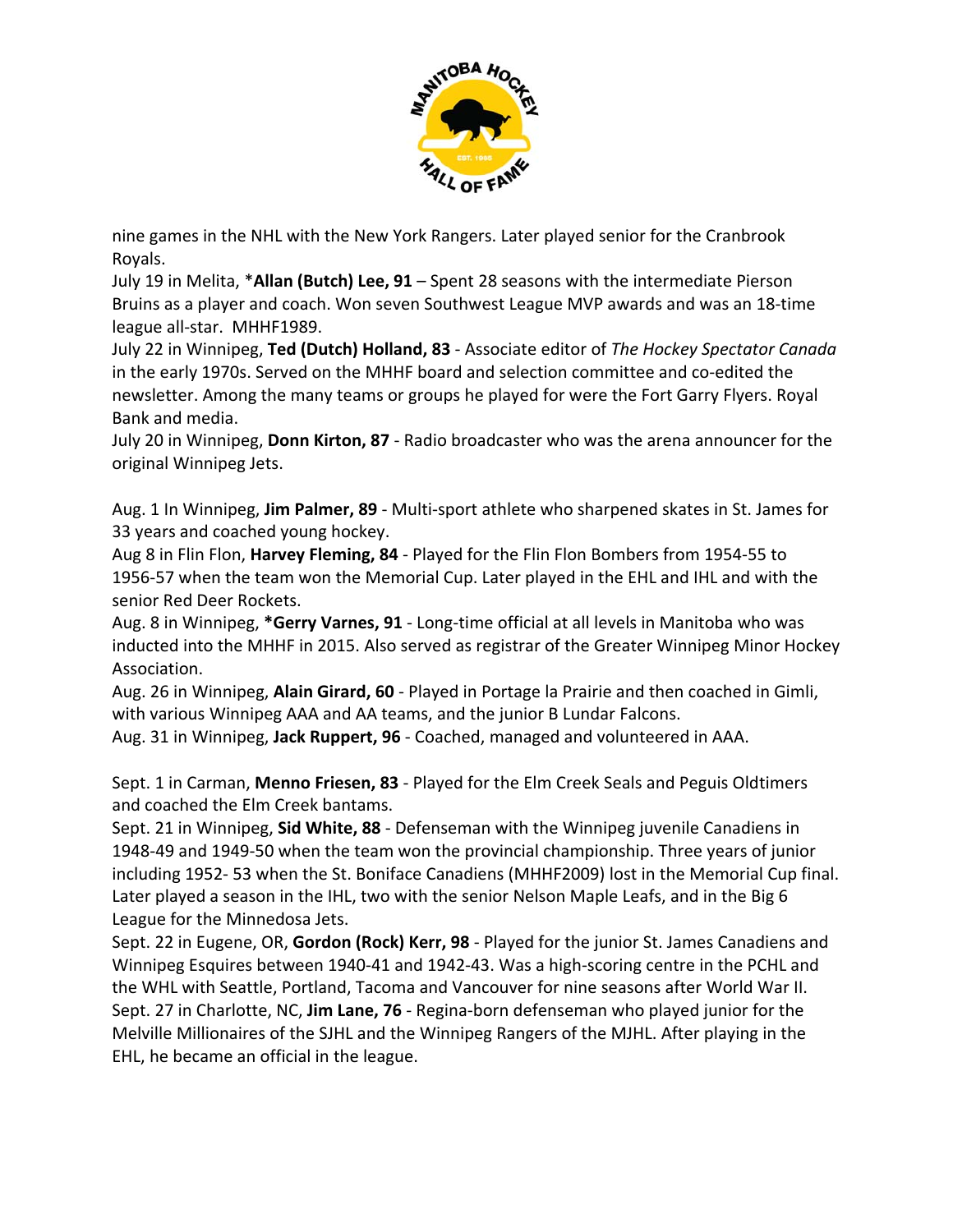

Oct. 7 in Winnipeg, **Ray Charambura, 92** ‐ Multi‐sport athlete, coach and administrator who served as president of the Canadian Central Hockey League in the mid‐1970s and played goal for the Winnipeg Brookers and the Manitoba Oldtimers.

Oct. 7 in Winnipeg, **Bodhan Schurko** ‐ Volunteered as a convener for the Winnipeg Minor Hockey Association.

Oct. 10 in Winnipeg, **Carl Porteous, 87** ‐ Played for the Winnipeg Black Hawks and Barons of the MJHL from 1951‐52 to 1953‐54 followed by one season in the EHL.

Oct. 13 in Kelowna, **Ed (Zeke) Zakala, 86** ‐ All‐star defenseman with the 1953‐54 provincial juvenile champion Winnipeg Monarchs and junior for the Monarchs in 1954‐55 and 1955‐56. Oct. 15 in Midland, ON, **Jim Wilcox, 80** ‐ Ontario defenseman who came West to play for the Brandon Wheat Kings of the MJHL in 1960‐61. Later had a lengthy pro career.

Oct. 19 in Winnipeg, **Ralph (Red) Magnusson, 90** ‐ Coached for many years in Gimli from the bantam level to the junior Wolves.

Oct. 30 in Winnipeg, **Patricia Perry, 91** ‐ Was crowned Miss Ice Hockey 1951 in England where she met her husband John from Winnipeg who was playing for the Wembley Lions.

Nov. 2 in Winnipeg, **Joe Bryksa, 55** ‐ Winnipeg Free Press photographer whose work included the Winnipeg Jets and the Winter Olympics in Calgary.

Nov. 3 in Vancouver, **Barry Ross, 82** ‐ Born in Cloverleaf, he played for the Winnipeg Monarchs of the MJHL from 1957‐58 to 1959‐60. Later helped start the Beausejour Beavers team. After retiring from the RCMP, he played oldtimers in B.C. for the Schooners and Ol'Blues. Nov. 12 in Ashern, **Ernie Johnson, 85** ‐ Refereed in Lynn Lake and later in Ashern until the age of 70.

Nov. 13 in Southern Pines, NC, **Bill (Rocket) Reichart, 86** ‐ MJHL Winnipeg Black Hawks and Barons 1949-50 to 1952-53. Two-time All-American at the University of North Dakota and played in the IHL and senior in Alberta and Minnesota with the Rochester Mustangs. Captain of the 1964 US Olympic team.

Nov. 18 in Warren, **Gary Tait, 71** ‐ Played for the Warren Mercurys and coached boys' teams in the area.

Nov. 19 in Winnipeg, **Barry Paulsen, 82** ‐ Served as a board member of the Dauphin Kings hockey club and as manager of the midget Kings.

Dec. 6 in Winnipeg, **Rick Williams, 77** ‐ Coached in North Kildonan and Transcona for three decades.

Dec. 8 in Winnipeg, **Michael (Mickey) Kaiser, 85** ‐ Played for the Winnipeg Monarchs juvenile champions in 1953‐54, the juvenile and junior Monarchs in 1955‐56, and the provincial champion junior team in 1956‐57.